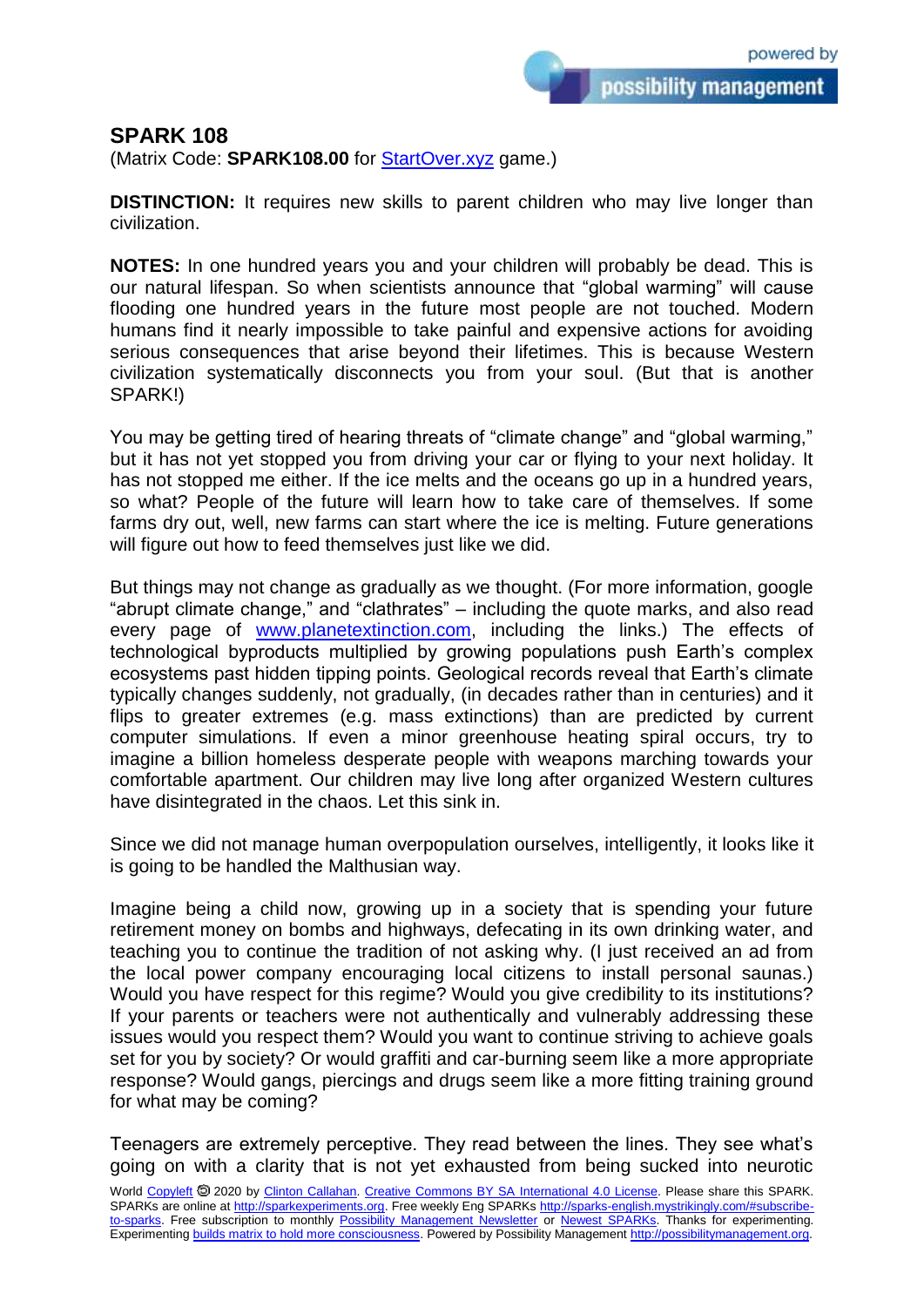modern-day busy-ness. A child may be too timid to say what he or she feels. But imagine how their heart must secretly ache as they come to realize that all of the large animals they have so recently come to know and love are being systematically exterminated by our vicious over-consumption.

We adults may still try to deny that modern culture is creating its own demise. But as Werner Erhard would say, "Reality is hard and persistent and will kick you in the ass every time." You can't overpopulate a closed system without eventually hitting the limits. What will it be like to experience a couple billion people dying? We may not have to live through this, but our children will. How can we prepare them?

## **EXPERIMENTS:**

Even if you do not spend time with children, these experiments may be important for you.

**SPARK108.01** The first experiment is taking radical responsibility for causing the present circumstances. The combination of technological contamination and overpopulation is not our children's fault. I created it this way. You created it this way. How did we cause such devastation? It was easy: *we did nothing to stop it.* No wonder adolescents have rage, depression and disconnect. If adults are raping the planet, why should teens do any different? Start by looking around with zero blame towards politicians, corporate directors, television or advertisers. I chose every action that I made to participate in the indulgences leading to planetary devastation. I too chose extinction rather than conscious discipline. Ignorance of the consequences is no excuse. Even if it is too late, you can still take responsibility. Begin explaining to your children in detail how your daily actions subvert sustainability. How putting plastic in the garbage can does not make it disappear. Responsibility starts with not buying it in the first place, no matter how inconvenient that might be. Sustainability comes through unconventional behavior because *the conventional is not sustainable*.

**SPARK108.02** Start learning what your children will need to know to deal with the collapse of the financial system, governmental infrastructures, insurance, and deliver of food, water, and fuel. If you do not learn, how shall they? Here are some suggestions: learn how to deal with death, how to feel grief, rage, fear and acceptance, consciously and clearly, how to be an adult man or woman, how to be present, how to be centered, how to pay attention, how to avoid low drama and to create high drama, how to make boundaries, how to intuitively know, how to communicate with completion loops, how to hold and navigate spaces particularly for the principles of integrity, clarity, possibility, love, transformation, and lightness, how to organize groups and teams chaordically, how to lead meetings that efficiently use nonlinear intelligence resources, how to turn on and use archetypal energies in yourself and others, how to manage Gremlin in yourself and others, how to fight, how to farm, how to forage, how to preserve and cook food, how to do first-aid, how to treat injuries and illness, how to build and maintain sustainably powered living environments, how to raise and care for animals, how to tell stories, how to feed and be intimate in your four bodies (physical, intellectual, emotional and spiritual), how to deliver an authentic rite of passage from adolescence into adulthood, and how to pray, because sometimes prayer will be your only alternative. Tell your children you